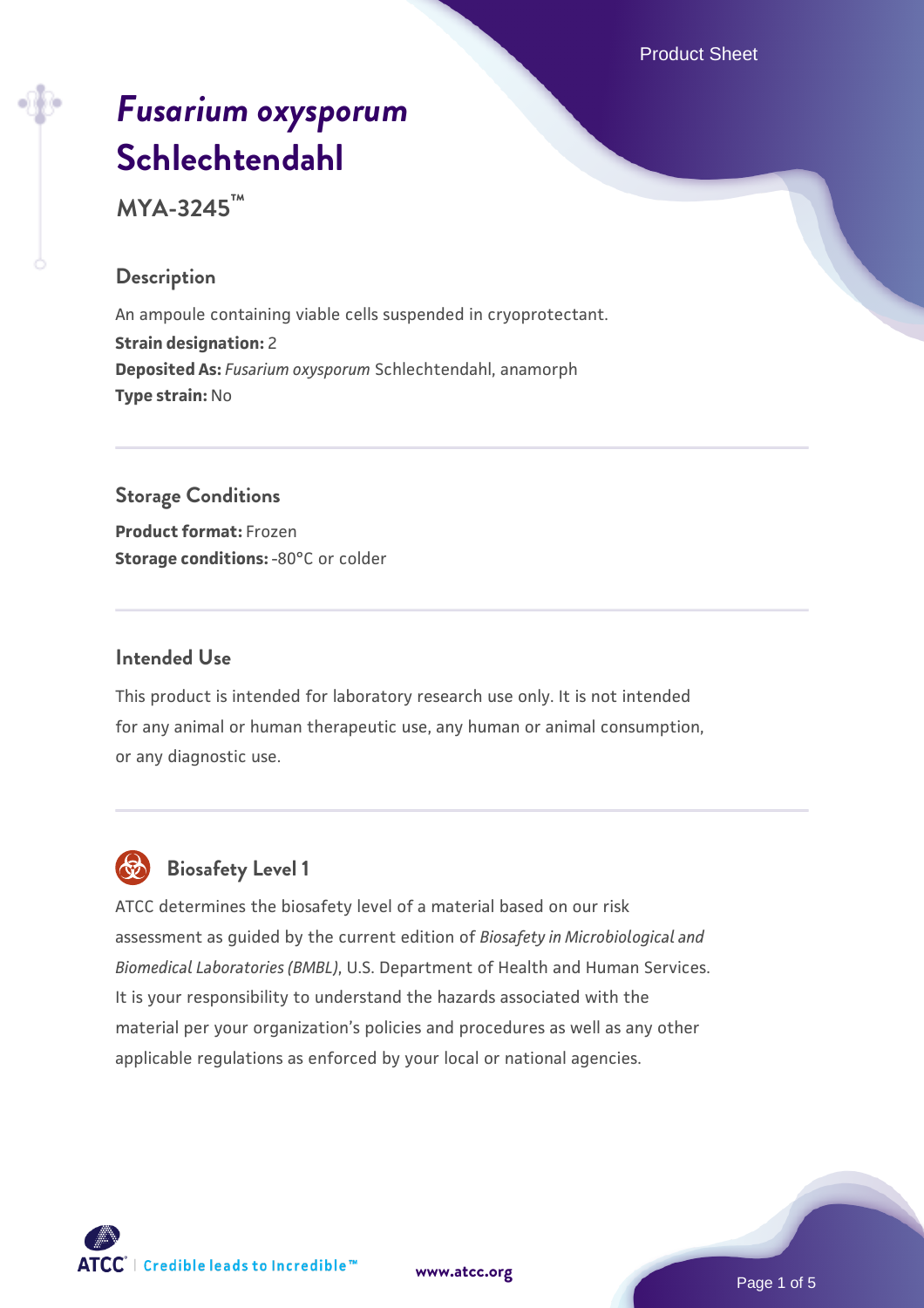ATCC highly recommends that appropriate personal protective equipment is always used when handling vials. For cultures that require storage in liquid nitrogen, it is important to note that some vials may leak when submersed in liquid nitrogen and will slowly fill with liquid nitrogen. Upon thawing, the conversion of the liquid nitrogen back to its gas phase may result in the vial exploding or blowing off its cap with dangerous force creating flying debris. Unless necessary, ATCC recommends that these cultures be stored in the vapor phase of liquid nitrogen rather than submersed in liquid nitrogen.

# **Certificate of Analysis**

For batch-specific test results, refer to the applicable certificate of analysis that can be found at www.atcc.org.

# **Growth Conditions**

**Medium:**  [ATCC Medium 2555: Carnation Leave Agar](https://www.atcc.org/-/media/product-assets/documents/microbial-media-formulations/2/5/5/5/atcc-medium-2555.pdf?rev=2862c60bbece41438149cf50fa0ef751) [ATCC Medium 2555: Carnation Leave Agar](https://www.atcc.org/-/media/product-assets/documents/microbial-media-formulations/2/5/5/5/atcc-medium-2555.pdf?rev=2862c60bbece41438149cf50fa0ef751) [ATCC Medium 919: Non-nutrient agar](https://www.atcc.org/-/media/product-assets/documents/microbial-media-formulations/9/1/9/atcc-medium-919.pdf?rev=f4e1e31d2b4249c2a4e4c31a4c703c9e) **Temperature:** 25°C

# **Handling Procedures**

**Frozen ampoules** packed in dry ice should either be thawed immediately or stored in liquid nitrogen. If liquid nitrogen storage facilities are not available, frozen ampoules may be stored at or below -70°C for approximately one week. **Do not under any circumstance store frozen ampoules at refrigerator freezer temperatures (generally -20°C)**. Storage of frozen material at this

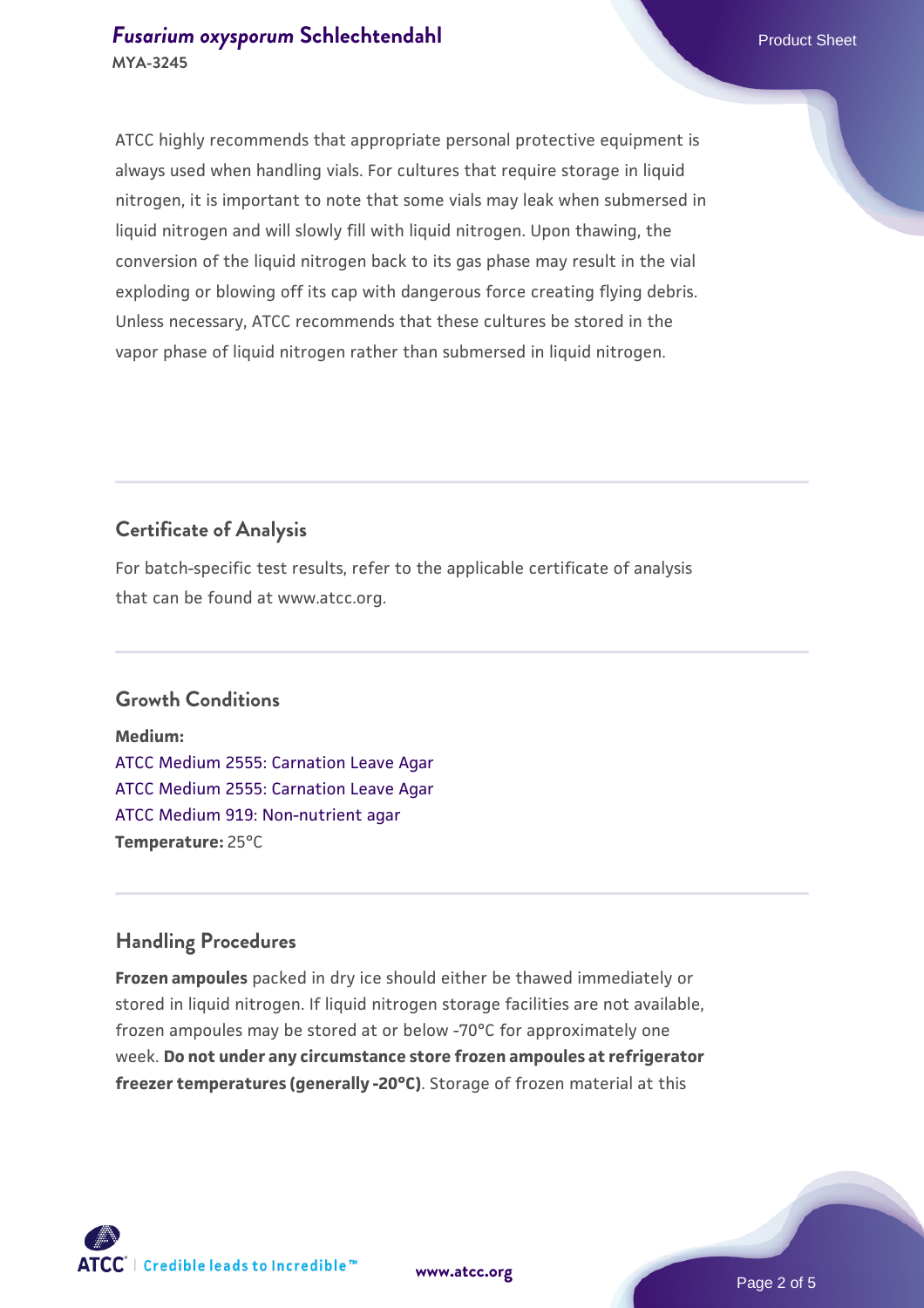temperature will result in the death of the culture.

- 1. To thaw a frozen ampoule, place in a **25°C to 30°C** water bath, until just thawed **(approximately 5 minutes)**. Immerse the ampoule just sufficient to cover the frozen material. Do not agitate the ampoule.
- 2. Immediately after thawing, wipe down ampoule with 70% ethanol and aseptically transfer at least 50 µL (or 2-3 agar cubes) of the content onto a plate or broth with medium recommended.
- 3. Incubate the inoculum/strain at the temperature and conditions recommended.
- 4. Inspect for growth of the inoculum/strain regularly for up to 4 weeks. The time necessary for significant growth will vary from strain to strain.

# **Material Citation**

If use of this material results in a scientific publication, please cite the material in the following manner: *Fusarium oxysporum* Schlechtendahl (ATCC MYA-3245)

#### **References**

References and other information relating to this material are available at www.atcc.org.

#### **Warranty**

The product is provided 'AS IS' and the viability of ATCC® products is warranted for 30 days from the date of shipment, provided that the customer has stored and handled the product according to the information included on the product information sheet, website, and Certificate of Analysis. For living cultures, ATCC lists the media formulation and reagents that have been found to be effective for the product. While other



**[www.atcc.org](http://www.atcc.org)**

Page 3 of 5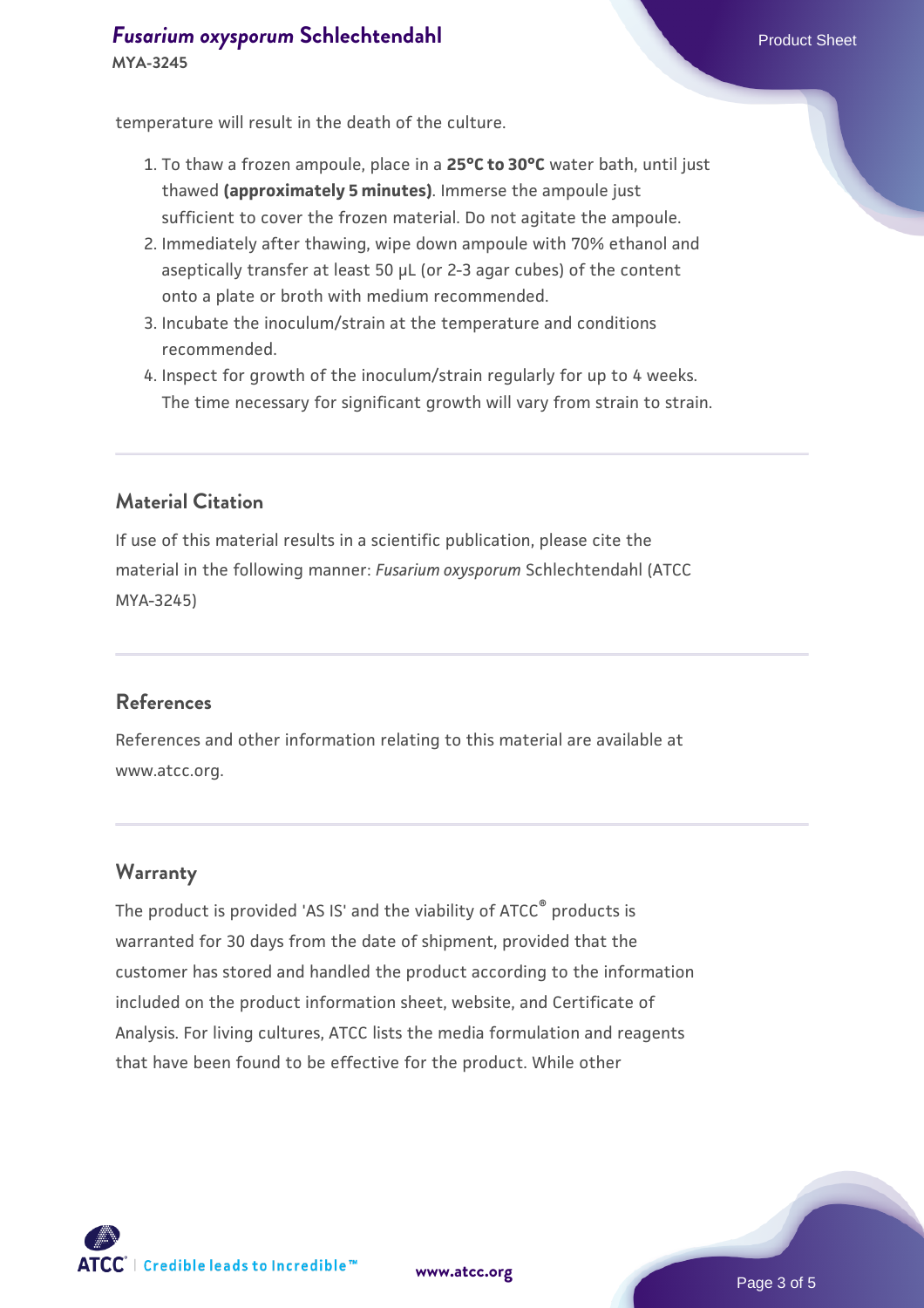# **[Fusarium oxysporum](https://www.atcc.org/products/mya-3245) [Schlechtendahl](https://www.atcc.org/products/mya-3245) Product Sheet Product Sheet MYA-3245**

unspecified media and reagents may also produce satisfactory results, a change in the ATCC and/or depositor-recommended protocols may affect the recovery, growth, and/or function of the product. If an alternative medium formulation or reagent is used, the ATCC warranty for viability is no longer valid. Except as expressly set forth herein, no other warranties of any kind are provided, express or implied, including, but not limited to, any implied warranties of merchantability, fitness for a particular purpose, manufacture according to cGMP standards, typicality, safety, accuracy, and/or noninfringement.

#### **Disclaimers**

This product is intended for laboratory research use only. It is not intended for any animal or human therapeutic use, any human or animal consumption, or any diagnostic use. Any proposed commercial use is prohibited without a license from ATCC.

While ATCC uses reasonable efforts to include accurate and up-to-date information on this product sheet, ATCC makes no warranties or representations as to its accuracy. Citations from scientific literature and patents are provided for informational purposes only. ATCC does not warrant that such information has been confirmed to be accurate or complete and the customer bears the sole responsibility of confirming the accuracy and completeness of any such information.

This product is sent on the condition that the customer is responsible for and assumes all risk and responsibility in connection with the receipt, handling, storage, disposal, and use of the ATCC product including without limitation taking all appropriate safety and handling precautions to minimize health or environmental risk. As a condition of receiving the material, the customer agrees that any activity undertaken with the ATCC product and any progeny or modifications will be conducted in compliance with all applicable laws, regulations, and guidelines. This product is provided 'AS IS' with no representations or warranties whatsoever except as expressly set forth herein and in no event shall ATCC, its parents, subsidiaries, directors, officers,